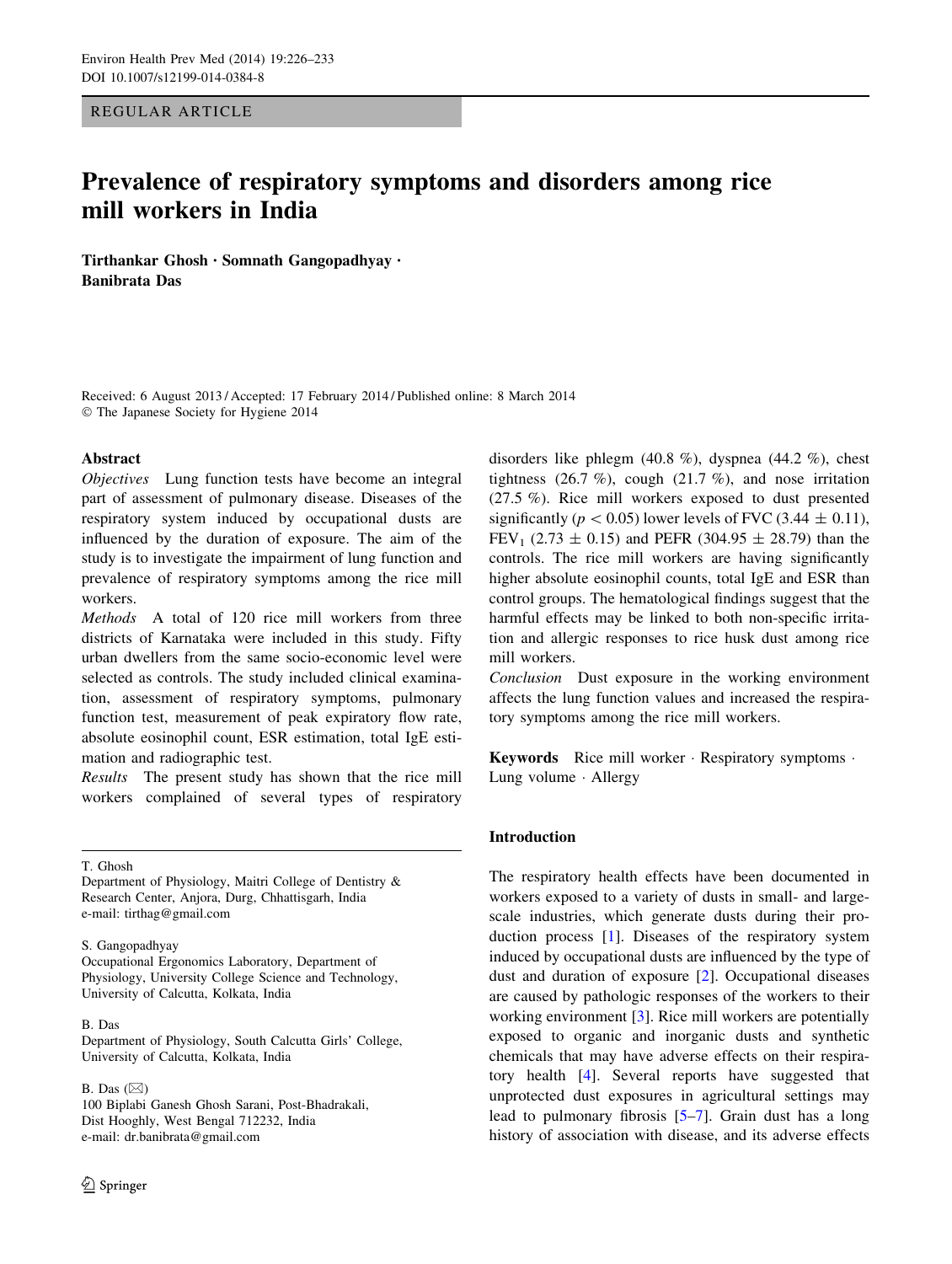on various organs such as eyes, nose, skin, lung and airways have been described [\[8](#page-7-0)].

A rice grain is made up of an external husk layer, a bran layer, and the endosperm. The husk layer (lemma and palea) accounts for 20 % of the weight of paddy. The husk layer is removed from the paddy by friction and the process is called de-husking or de-hulling. De-husking was traditionally done using mortar and pestles but, in modern rice mills, it is done by passing the paddy grains between two abrasive surfaces that move at different speeds. After separating the husk from paddy, the husk is removed by suction (aspirated) and then transported to a storage dump outside the milling plant.

There are a number of common exposures that will lead to respiratory illness. These include organic dusts and other respiratory hazards that include inorganic dusts, pesticides and agrochemicals [\[9](#page-7-0)]. Farmers and individuals involved in agricultural work have potential exposure to a very wide range of agents—inorganic dusts from soil, organic dusts from microorganisms, mycotoxins, allergens, pesticides, etc. These exposures occur during harvesting, processing or storing grains or other plant matter, or when the soil, plants or stables are treated with chemical agents such as pesticides and disinfectants. The complex inorganic fraction of this dust comes chiefly from the soil  $[10]$  $[10]$ .

However, it should be noted that most occupational exposures to airborne hazards can be greatly reduced or eliminated through engineering controls, such as improving ventilation, good work practices and use of personal protective equipment such as properly selected and maintained respirators. Numerous respiratory diseases of workers exposed to grain dusts have been described in the literature [\[11](#page-7-0)], particularly in relation to farmer's lung [\[12](#page-7-0)], but only a few reports are available on the effects of occupational exposure to grain dusts in the grain transformation industry [\[13–15](#page-7-0)]. A large quantity of dust is generated into the environment of grain processing industries when agricultural commodities are converted into an edible form for human consumption, thus causing a potential health risk to workers due to inhalation of vegetable dusts. There are few reports which deal with exposure to airborne aflatoxin through inhalation [\[16](#page-7-0), [17\]](#page-7-0).

Occupational exposure to organic dust and endotoxin may cause various respiratory diseases, including asthma, allergic alveolitis, chronic bronchitis, toxic pneumonitis [\[18–21](#page-7-0)] as well as acute and/or chronic lung function impairment [\[22–25](#page-7-0)]. Several cross-sectional studies in different work environments were conducted to assess the relationship between occupational exposure to bio-aerosols and over-shift changes in lung function. In occupational respiratory diseases, spirometry is one of the most important diagnostic tools. It is the most widely used most basic,

effort-dependent pulmonary function test (PFT) and can measure the effects of restriction or obstruction on lung function [\[24](#page-7-0), [26\]](#page-7-0). For example, examination of a group of potato processing workers indicated an across-shift decrease in  $FEV<sub>1</sub>$  and MEF values associated with expo-sure to airborne endotoxin [[27,](#page-7-0) [28\]](#page-7-0). Another study indicated a dose–response relationship between wood dust concentration and post-shift reduction of  $FEV<sub>1</sub>$ ,  $FEV_{25-75\%}$  and FVC.

Peak expiratory flow rate (PEFR) is an important parameter to measure that indicates resistance and severity of airflow obstruction and in the management of bronchial asthma. Exposures to dust in the agricultural fields and with increasing use of chemicals either as fertilizers or pesticides, agricultural workers are exposed to toxic hazards from these chemicals and particulate pollutants and thus face a multitude of health problems [\[29](#page-7-0)].

The purpose of the present study was to estimate the prevalence of respiratory symptoms and respiratory disorders among workers exposed to dusts in the rice mills at Karnataka.

### Subjects and methods

### Subjects

The group of 120 (46 males and 74 females) workers occupationally exposed to dust from rice mills in 3 districts (Davangere, Raichur and Bellary) of Karnataka was included in the study. Additionally, 50 urban dwellers from the same socio-economic level, not exposed to any kind of organic dust, were selected as controls. The group consisted of 24 males and 26 females. The study was performed during the period of March 2008 to November 2008.

Before conducting the study, written informed consent was taken from the rice mill workers. Prior permission and ethical approval was also obtained from relevant authorities before commencement of the study. Before conducting the survey, a written permission on the project was obtained from Institutional Human Ethical Clearance Committee over the Indian Council of Medical Research Guidelines.

#### General physical examination

A routine physical examination was conducted to identify the signs for respiratory system involvement like clubbing, anemia and signs of allergy that included pale and oedematous nasal mucosa, swollen turbinates and a thin, watery or mucoid discharge. Ocular features are, oedema of eye lids, congestion of conjunctiva and watering of eyes.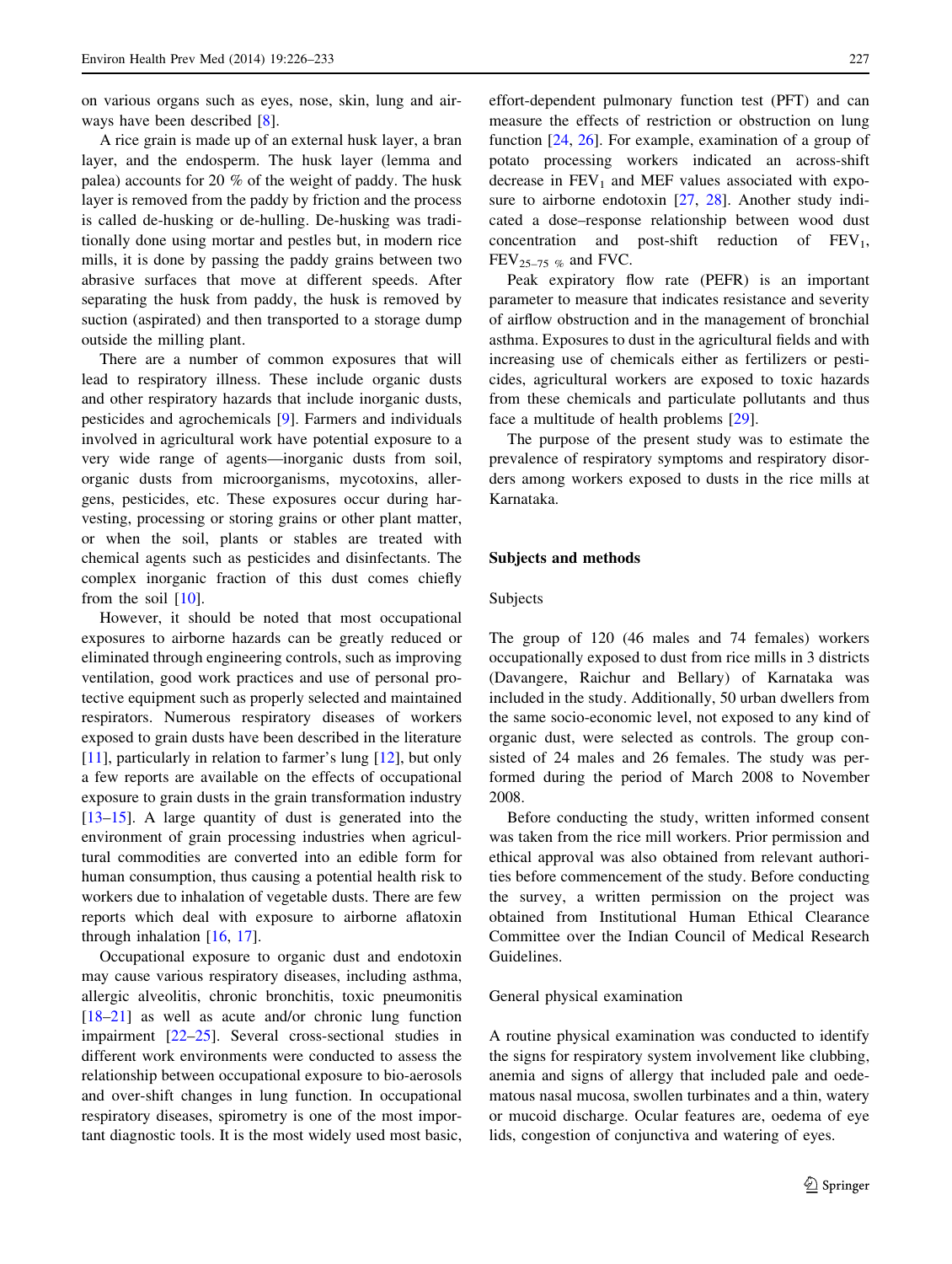# Clinical examination

A thorough clinical examination including examination of the ears, nose and throat was made in all cases using the standard head mirror, followed by respiratory system examination systematically by inspection, palpation, percussion and auscultation.

# Assessment of respiratory symptoms (questionnaire examination)

Prior to spirometry, all workers included in this study completed a self-administered questionnaire on chronic bronchitis symptoms based on the British Medical Research Council's Questionnaire (1960). In addition, employees completed a questionnaire regarding sociodemographic information (age, duration of employment, occupation, smoking habit).

The MRC questionnaire has been tested in a variety of different conditions and has been shown to be a reproducible and accurate way of collecting such information. Questionnaires were administered face-to-face and consisted of three parts, including: (1) personal and work characteristics; (2) respiratory health symptoms, which included items such as symptoms of dyspnea, cough, phlegm, eye symptoms, time-of-onset of symptoms, duration of symptoms, relation of symptoms to work, i.e., whether they were worse at work or at home or whether they only arose exclusively at work, whether treatment had been received for the symptoms (3) smoking habits. A trained interviewer interviewed each worker during working time.

Definitions of respiratory symptoms

- Chest tightness Tightness or constriction of the chest occurring any time during the work shift and on any workday, without being worse.
- Chronic phlegm Sputum production occurring on most (5) days a week for a minimum of 3 months a year for at least two consecutive years.
- Chronic cough Cough without sputum occurring on most (5) days a week for a minimum of 3 months a year for at least two consecutive years.
- Dyspnea  $(2+)$  Having to walk slower than a person of the same age at an ordinary pace on level ground because of breathlessness.

# Pulmonary function test (PFT)

The examinations were performed with the use of Spirovit-Sp-10 (Schiller, Switzerland). Three successive recordings of vital capacity (VC) and forced vital capacity (FVC), forced expiratory volume in the first second  $(FEV_1)$  and force expiratory ratio  $[FEV<sub>1</sub>/FVC$  (%)] were performed in the standing position and the best of the three ratings was recorded.

Peak expiratory flow rate (PEFR)

Measurement of PEFR was done with a mini-Wright's peak flow meter (Clement Clarke International, UK). Prior to recording the subjects' PEFR, the use of the instrument was repeatedly demonstrated and explained to them. The PEFR test was performed in the standing position with the peak flow meter held horizontally. The subjects were asked to take as deep a breath as possible and then to blow out as hard and as quickly as possible. The best of three ratings was recorded.

# Absolute eosinophil count

Blood samples (2 ml) were collected by clean sterile EDTA vials at the study area and sent to the central laboratory for absolute eosinophil count. The cell count was obtained using the semi-automated cell counter (BMD EXCELL 18-Danam Semi-Automatic, Medex Laboratories Ltd, Canada).

Erythrocyte sedimentation rate (ESR) estimation

The automated ESR analyzer (StaRRsed Compact, Mechatronics Instruments BV, Netherland) was used to estimate the ESR, which produces a true Westergren method result.

# Serum total IgE estimation

Total IgE levels were measured using the ImmunoCAP-1000 (Pharmacia Diagnostics AB, MI) for the quantitative measurement of serum IgE in the humans. Total IgE levels are represented as IU/ml.

# Radiographic test

Plain standard erect posterior anterior chest radiographs were taken for each subject and control, using conventional exposure of between 60 and 80 kV without an absorption grid. The focal film distance was fixed at 3 m, with centering point between the fourth or fifth thoracic vertebra. Exposures were obtained at full suspended inspiration with elbows flexed, back of hands placed on hips, and elbows pushed gently forwards. Exposure time was between 0–05 and 0–08 s.

# Statistical analysis

A two-tailed  $\chi^2$  test of independence was used to determine whether or not the test item had any significant association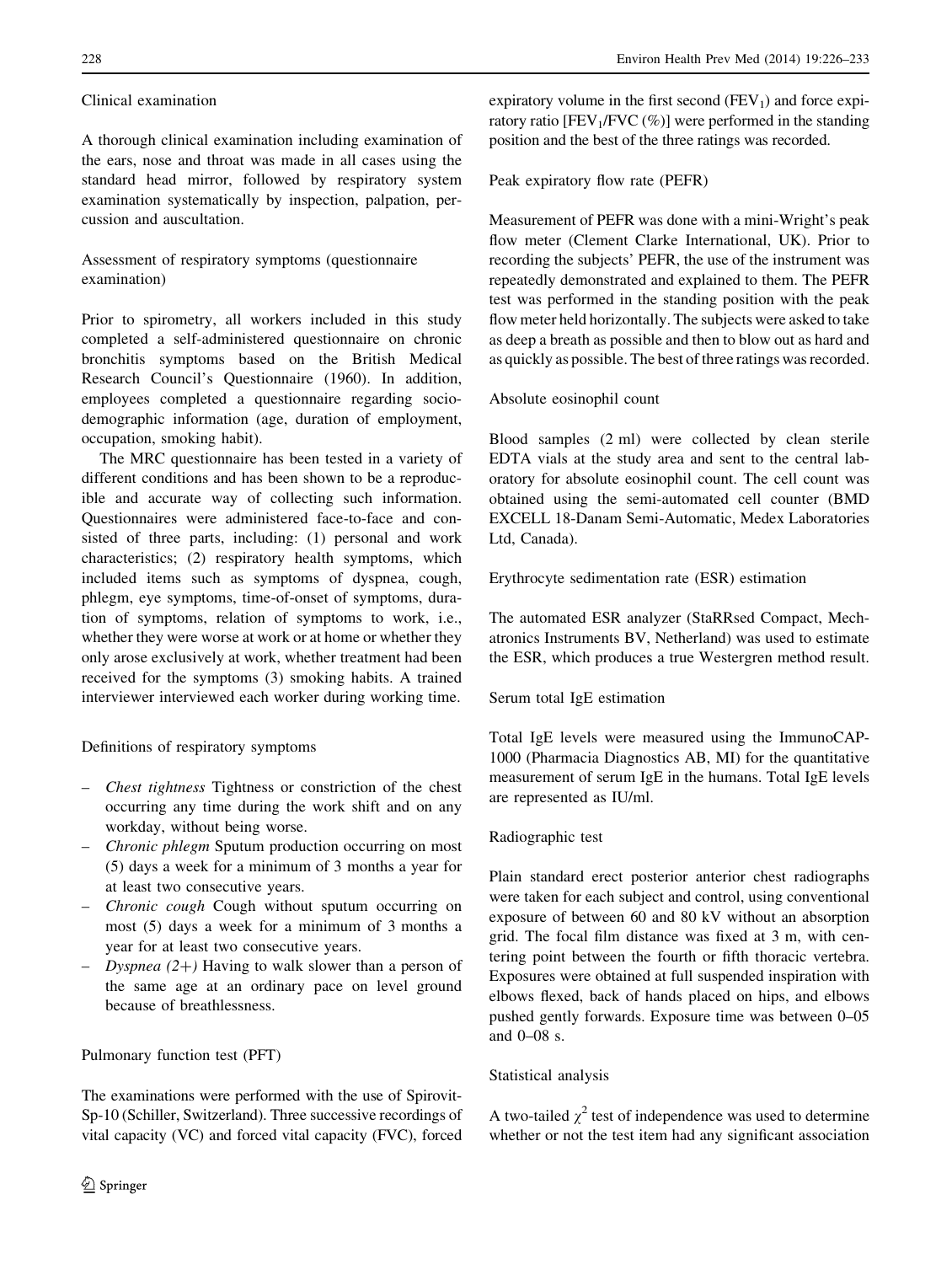with respiratory symptoms between rice mill workers and control subjects. A two-tailed  $\chi^2$  test of independence was also used to determine the respiratory symptoms of the rice mill workers according to the duration of exposure. Student's *t* test was used to determine whether there are any significant differences between the lung function values of rice mill workers and control subjects. One-way ANOVA and post hoc analysis were used to determine the lung function values of the rice mill workers according to the duration of exposure. Student's  $t$  test and Chi-square test were also used to determine the difference of hematological and immunological parameters and radiological findings between rice mill workers and control subjects, respectively. Statistical analysis was performed using the statistical package PRIMER OF BIOSTATISTICS (Primer of Biostatistics 5.0.msi, Msi Version 1.20.1827.0, Primer for Windows, McGraw-Hill).

### Results

Demographic factors relating to the study population, including age, weight and height are given in Table 1. There was no significant difference between the mean age of the rice mill workers  $(39.4 \pm 2.15)$  and the controls  $(38.7 \pm 2.15)$ , also in height and weight. The years of experience of the rice mill workers were calculated from the questionnaire and the average workers are having 15.9 years of experience. It is observed that the rice mill workers work 7 days in a week. The average duration of

Table 1 General information about 120 rice mill workers and 50 controls

| Variables                           | Rice mill<br>workers | Controls           | $p$ value                                |
|-------------------------------------|----------------------|--------------------|------------------------------------------|
| Age (years)                         | $(39.4 \pm 2.15)$    | $(38.7 \pm 2.15)$  | Not<br>significant                       |
| Height (cm)                         | $(169.1 \pm 1.09)$   | $(168.8 \pm 1.18)$ | <b>Not</b><br>significant                |
| Weight (kg)                         | $(63.13 \pm 0.79)$   | $(62.52 \pm 1.51)$ | <b>Not</b><br>significant                |
| Years of<br>experience              | $(15.9 \pm 7.22)$    | $(15.6 \pm 4.14)$  | <b>Not</b><br>significant                |
| Duration of work<br>per day (h)     | $(12 \pm 2.11)$      | $(8 \pm 1.26)$     | <b>Not</b><br>significant                |
| Duration of rest per<br>day (h)     | $(1.5 \pm 1.00)$     | $(1 \pm 1.00)$     | <b>Not</b><br>significant                |
| Number of working<br>days in a week | 7                    | 6                  | <b>Not</b><br>significant                |
| <b>Smokers</b>                      | 62                   | 29                 | $\chi^2 = 0.017$                         |
| Non-smokers                         | 58                   | 21                 | $p = 0.898$<br><b>Not</b><br>significant |

work per day is 12 h that varies on the demand of work according to the paddy season. The smoking habits of the workers and controls are compared in Table 1; there was no significant difference.

Table 2 shows the proportion of respiratory symptoms reported by the rice mill workers and controls. A significantly greater proportion of the rice mill workers complained of phlegm  $(40.8 \%)$ , dyspnea  $(44.2 \%)$ , chest tightness  $(26.7 \%)$ , cough  $(21.7 \%)$ , and nose irritation  $(27.5 \%)$ .

Table 3 shows the proportion of respiratory symptoms reported by the rice mill workers by duration of employment. Respiratory symptoms were higher in workers with duration of employment longer than 20 years, when compared with the other two groups; whereas, workers with a work history ranging from 10 to 19 years in the industries appeared to be less symptomatic compared with the groups with work history  $\langle 10 \rangle$  years.

Table [4](#page-4-0) summarizes the comparison of the lung function parameters for rice mill workers and their control group. There was significant difference in spirometry findings (FVC,  $FEV_1$ ,  $FEV_1/FVC$  ratio, PEFR) between the rice mill workers and controls. Rice mill workers exposed to dust presented significantly ( $p < 0.05$ ) lower levels of FVC  $(3.44 \pm 0.11)$ , FEV<sub>1</sub>  $(2.73 \pm 0.15)$ , and PEFR

Table 2 Respiratory symptoms in 120 rice mill workers and 50 controls

| Symptoms        | Rice mill<br>workers, No. $(\%)$ | Controls,<br>No. $(\%)$ | $\chi^2$ | <i>p</i> value |  |
|-----------------|----------------------------------|-------------------------|----------|----------------|--|
| Chest tightness | 32 (26.7)                        | 1(2)                    | 12.2.    | < 0.05         |  |
| Phlegm          | 49 (40.8)                        | 2(4)                    | 21.08    | < 0.05         |  |
| Cough           | 26(21.7)                         | 1(2)                    | 8.79     | < 0.05         |  |
| Dyspnea         | 53 (44.2)                        | 1(2)                    | 27.0     | < 0.05         |  |
| Eye burning     | 78 (65.0)                        | 3(6)                    | 46.9     | < 0.05         |  |
| Nose irritation | 33(27.5)                         | 1(2)                    | 12.8     | < 0.05         |  |

Table 3 Distribution of respiratory symptoms in 120 rice mill workers by duration of employment

| Respiratory     |                                   | Duration of employment (years)      | $\gamma^2$                    | <i>p</i> value |        |
|-----------------|-----------------------------------|-------------------------------------|-------------------------------|----------------|--------|
| symptoms        | ${<}10$<br>$N = 47$<br>No. $(\%)$ | $10 - 19$<br>$N = 31$<br>No. $(\%)$ | >20<br>$N = 42$<br>No. $(\%)$ |                |        |
| Chest tightness | 9(29)                             | 5(10.6)                             | 18 (42.9)                     | 8.74           | < 0.05 |
| Phlegm          | 11(35.5)                          | 14 (29.8)                           | 24(57.1)                      | 10.77          | < 0.05 |
| Cough           | 7(22.6)                           | 7(14.9)                             | 12(28.6)                      | 2.465          | < 0.05 |
| Dyspnea         | 16(51.6)                          | 8 (17.0)                            | 29(69.0)                      | 16.73          | < 0.05 |
| Eye burning     | 21 (56.8)                         | 19 (40.4)                           | 38 (90.5)                     | 20.7           | < 0.05 |
| Nose irritation | 6(19.4)                           | 10(21.3)                            | 14(33.3)                      | 6.17           | < 0.05 |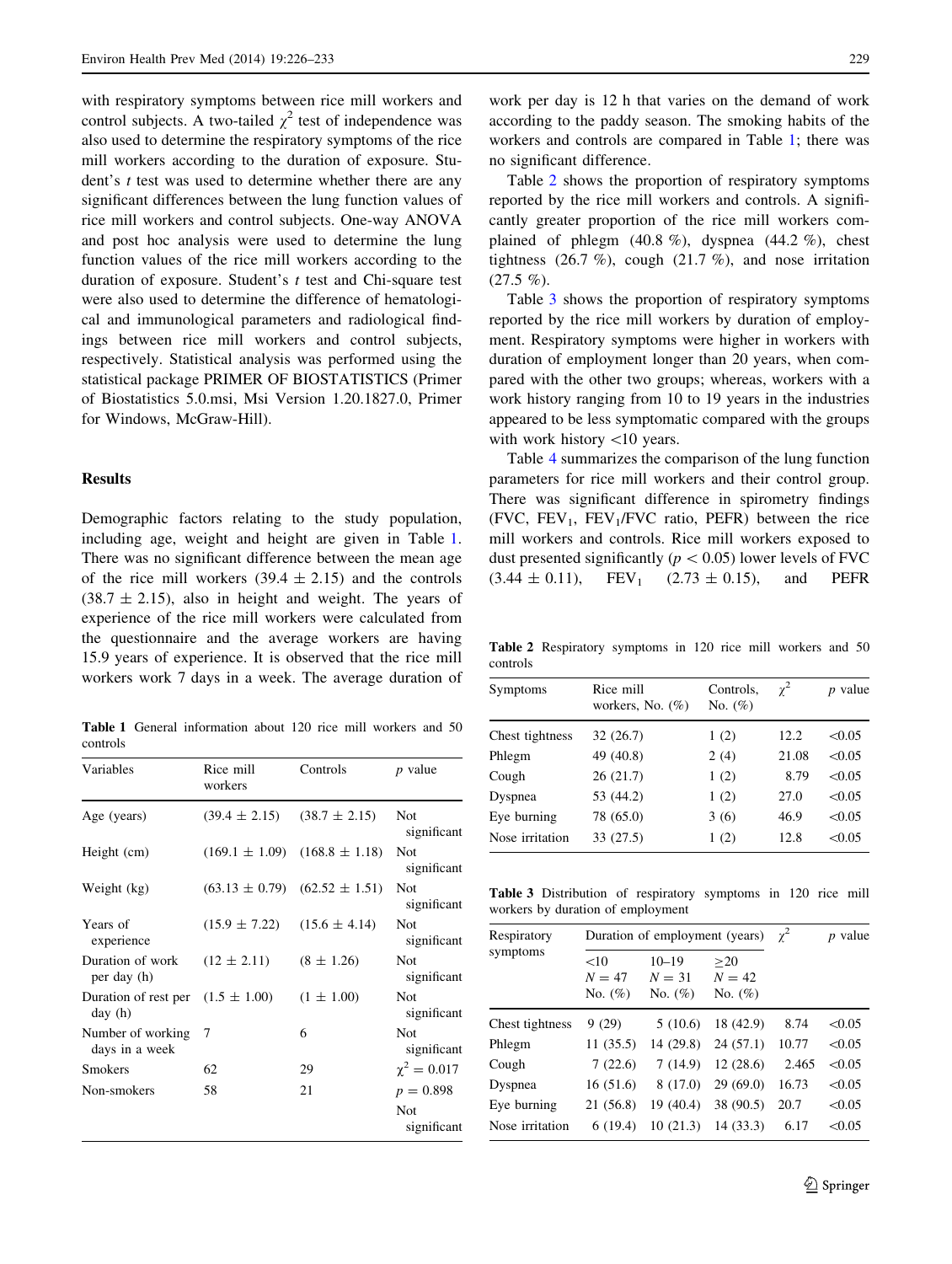<span id="page-4-0"></span> $(304.95 \pm 28.79)$  than the controls, except %FEV1/FVC as shown in Table 4.

Table 5 shows the changes in the lung volume of the rice mill workers by duration of employment. By ANOVA, it was found that there is a significant difference ( $p < 0.05$ ) in lung volumes (FEV<sub>1</sub>, FVC, FEV<sub>1</sub>/FVC ratio, PEFR) among the rice mill workers depending on their duration of work experience. Rice mill workers exposed for  $>20$  years, showed a significant reduction in FVC  $(3.10 \pm 0.31)$ , FEV<sub>1</sub> (2.21  $\pm$  0.19), FEV<sub>1</sub>/FVC ratio (72.04  $\pm$  2.84), PEFR (300.03  $\pm$  31.09) compared to the workers with less duration of work experience.

Hematological signs like absolute eosinophil counts, total IgE and ESR in rice mill workers and normal controls are presented in Table [6.](#page-5-0) The rice mill workers have significantly higher AEC  $(369 \pm 14.24)$ , total IgE  $(137 \pm 21.11)$  and ESR (18  $\pm$  0.74) than the control group AEC (189  $\pm$  17.37), total IgE (48  $\pm$  14.62) and ESR  $(7 \pm 0.62)$ . Eosinophilia was observed in  $(26.7 \%)$  32 rice mill workers, whereas only 2 (4 %) controls were identified with having eosinophilia.

Table 4 Lung function test parameters in 120 rice mill workers and 50 controls

| Parameters                           | Rice mill workers<br>$(\text{mean} \pm \text{SD})$ | Controls<br>(mean $\pm$ SD) | t value | <i>p</i> value |
|--------------------------------------|----------------------------------------------------|-----------------------------|---------|----------------|
| FVC(1)                               | $3.44 \pm 0.11$                                    | $4.56 \pm 0.18$             | 49.56   | <0.05          |
| $FEV_1$ (1)                          | $2.73 \pm 0.15$                                    | $3.58 \pm 0.18$             | 31.69   | <0.05          |
| $%$ FEV <sub>1</sub> /<br><b>FVC</b> | $79.02 \pm 3.24$                                   | $74.24 \pm 1.93$            | 9.72    | <0.05          |
| <b>PEFR</b><br>(l/min)               | $304.95 \pm 28.79$                                 | $364.5 \pm 21.71$           | 13.14   | <0.05          |

The proportions of workers with radiological abnormalities are given in Table [7,](#page-5-0) from which it may be seen that a significantly greater proportion of rice mill workers had chest opacities with or without increased reticulation.

The comparison of radiological findings among rice mill workers with the control group is shown on Table [7.](#page-5-0) From the Table [7](#page-5-0), it was observed that there was a significant change  $(p<0.05)$  in nodulation between rice mill workers and control subjects, whereas in case of fibrosis no change has been observed in between rice mill workers and control subjects.

The opacities consisted mainly of fine nodulation  $(14.2 \%)$  $(14.2 \%)$  $(14.2 \%)$  in the upper and mid-zones of the lungs (Fig. 1), but one worker also had a large nodule 1 cm in diameter. Four cases had a diffuse haze that made recognition of the lung parenchyma difficult. Fine calcification was also seen in two cases; one case showed fibrosis with obstructive lung pattern (Fig. [2\)](#page-6-0).

#### **Discussion**

Rice mill dust contains husk and may contain a large number of contaminants including silica, fungi and their metabolites (aflatoxin), bacterial endotoxins, insects. Therefore, the workers who work for more than 8 h daily in this type of mill are at high risk of inhaling the spores or fragments of mycelium containing aflatoxin [\[30–32](#page-7-0)]. Although aflatoxins are well known as a potent hepatotoxin and hepatocarcinogen, recent study has revealed their possible role through the respiratory route [\[30](#page-7-0)].

In this current study it was found that, a significantly higher prevalence of respiratory symptoms such as cough, phlegm, tightness, dyspnea and eye burning in workers

Table 5 Distribution of lung function test parameters in 120 rice mill workers by duration of employment

| Parameters                | Duration of employment (years)                   |                                                        |                                        | $F$ value | $p$ value | Post hoc multiple comparison tests |           |      |          |
|---------------------------|--------------------------------------------------|--------------------------------------------------------|----------------------------------------|-----------|-----------|------------------------------------|-----------|------|----------|
|                           | $N = 47$<br><10<br>$(\text{mean} \pm \text{SD})$ | $N = 31$<br>$10 - 19$<br>$(\text{mean} \pm \text{SD})$ | $N = 42$<br>$\geq$ 20<br>$mean \pm SD$ |           |           | Comparison                         | $P$ value | SE   | P < 0.05 |
| FVC(1)                    | $4.01 \pm 0.14$                                  | $3.52 \pm 0.23$                                        | $3.10 \pm 0.31$                        | 167.90    | 0.000     | $1 \text{ vs. } 3$                 | 18.3      | 0.03 | Yes      |
|                           |                                                  |                                                        |                                        |           |           | $1$ vs. $2$                        | 9.0       | 0.03 | Yes      |
|                           |                                                  |                                                        |                                        |           |           | 2 vs. 3                            | 7.6       | 0.03 | Yes      |
| $FEV_1$ (1)               | $3.08 \pm 0.41$                                  | $2.81 \pm 0.32$                                        | $2.21 \pm 0.19$                        | 82.11     | 0.000     | $1 \text{ vs. } 3$                 | 12.6      | 0.04 | Yes      |
|                           |                                                  |                                                        |                                        |           |           | $1$ vs. $2$                        | 3.60      | 0.05 | Yes      |
|                           |                                                  |                                                        |                                        |           |           | 2 vs. 3                            | 7.82      | 0.05 | Yes      |
| $%$ FEV <sub>1</sub> /FVC | $76.25 \pm 3.02$                                 | $79.14 \pm 3.24$                                       | $72.04 \pm 2.84$                       | 51.62     | 0.000     | $1 \text{ vs. } 3$                 | 9.93      | 0.50 | Yes      |
|                           |                                                  |                                                        |                                        |           |           | $1$ vs. $2$                        | 4.14      | 0.49 | Yes      |
|                           |                                                  |                                                        |                                        |           |           | 2 vs. 3                            | 6.57      | 0.45 | Yes      |
| PEFR (l/min)              | $325.25 \pm 29.2$                                | $311.05 \pm 32.0$                                      | $300.0 \pm 31.0$                       | 7.63      | 0.000     | $1 \text{ vs. } 3$                 | 3.89      | 4.59 | Yes      |
|                           |                                                  |                                                        |                                        |           |           | $1$ vs. $2$                        | 2.00      | 5.00 | No       |
|                           |                                                  |                                                        |                                        |           |           | $2 \text{ vs. } 3$                 | 1.52      | 5.11 | No       |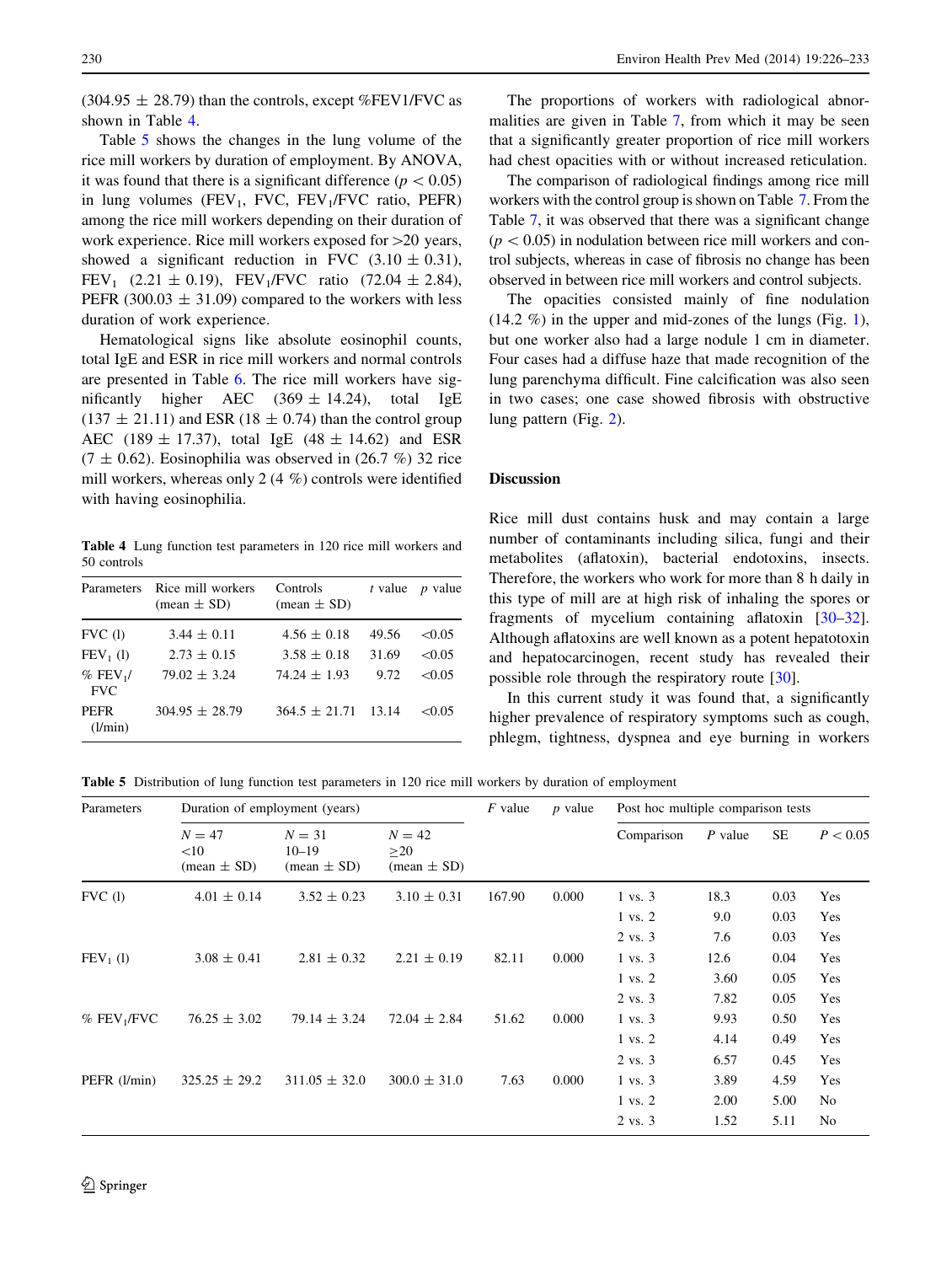<span id="page-5-0"></span>Table 6 Hematological and immunological parameters in 120 rice mill workers and 50 controls

| Parameters                                            | Rice mill workers<br>$(\text{mean} \pm \text{SD})$ | <b>Controls</b><br>(mean $\pm$ SD) | t value | 95 % CI                | $p$ value   |
|-------------------------------------------------------|----------------------------------------------------|------------------------------------|---------|------------------------|-------------|
| Absolute eosinophil count<br>(cells/mm <sup>3</sup> ) | $369 \pm 14.24$                                    | $189 \pm 17.37$                    | 70.26   | $174.9 - 185.1 < 0.05$ |             |
| Total IgE (IU/ml)                                     | $137 \pm 21.11$                                    | $48 \pm 14.62$                     | 27.20   | 82.54–95.46            | $\leq 0.05$ |
| $ESR$ (mm/h)                                          | $18 \pm 0.74$                                      | $7 \pm 0.62$                       | 92.41   | $10.77 - 11.23$        | <0.05       |

Table 7 Radiological findings in 120 rice mill workers and 50 controls

| Parameters | Rice mill<br>workers no. $(\%)$ | Controls<br>no. $(\%)$ |      | <i>p</i> value |
|------------|---------------------------------|------------------------|------|----------------|
| Nodulation | 17 (14.2)                       | 2(4)                   | 2.72 | 0.099          |
| Fibrosis   | 6(5)                            | 1(2)                   | 0.22 | 0.636          |

related to duration of employment exposure especially higher than 20 years. In other studies similar respiratory symptoms cough (30 %), phlegm (25 %), dyspnea (21 %) were reported among workers at a cement factory in a rapidly developing country [[33\]](#page-7-0).

Numerous studies have investigated the respiratory health effects of exposure to cotton dust in textile industries. Exposure to cotton dust has been reported to be associated with cough and dyspnea [[34\]](#page-7-0). In our study, respiratory difficulties such as tightness of chest, cough and phlegm may be allergic responses, either to a protein constituent of the rice husk or to some microbiological contaminant.

Workers exposed to husk dust during milling, transfer operations, mixing processes may develop respiratory diseases [[35,](#page-7-0) [36\]](#page-7-0) demonstrating the relation between dust exposure levels and the respiratory health status of workers in grain and flour mills and a dose–response relationship between dust exposure levels and chronic respiratory symptoms was observed, suggesting that exposure to grain and flour dust may lead to chronic bronchitis. Studies of Gimenez et al. [\[37](#page-7-0)] reported that, exposure to flour dust may induce chronic respiratory manifestations as well as low pulmonary function values among mill workers by comparison with referents. In addition, studies of Von Essen [[38\]](#page-7-0), demonstrated that grain dust exposure is a common cause of respiratory symptoms and these workers showed obstructive changes on pulmonary function testing. Similarly, we observed obstructive type changes in lung function tests in flour mill workers compared to controls. Rice mill workers exposed to husk dust presented significantly ( $p < 0.05$ ) lower levels of FVC, FEV1 and PEFR than controls, except %FEV1/FVC as shown in Table [4.](#page-4-0) It might be considered that, the reason behind % FEV1/FVC was lower in rice mill workers than controls is due to the decreased FVC. These workers may find it impossible to



Fig. 1 Chest X-ray of a rice mill worker showing bilateral enhanced reticular markings with calcifications in left upper zone and right midzone

exhale fully, since their respiration is limited by their symptoms. Therefore, the ratio of FEV1 and FVC in workers resulted to be higher than controls. In different words, long-term workers presented severe reduction of FEV1 as well as similar severe decrease of FVC, too, as shown in Table [5](#page-4-0). Corzo and Naveda [[39](#page-7-0)] observed spirometric changes due to high concentrations of wheat dust at a wheat processing plant in anthropometrically matched subjects. They reported a decrease in the peak flow rate (PFR), forced expiratory volume (FEV %). Similarly, our results for lung function confirm the results observed by Corzo and Naveda [[39\]](#page-7-0), it measured lung functions in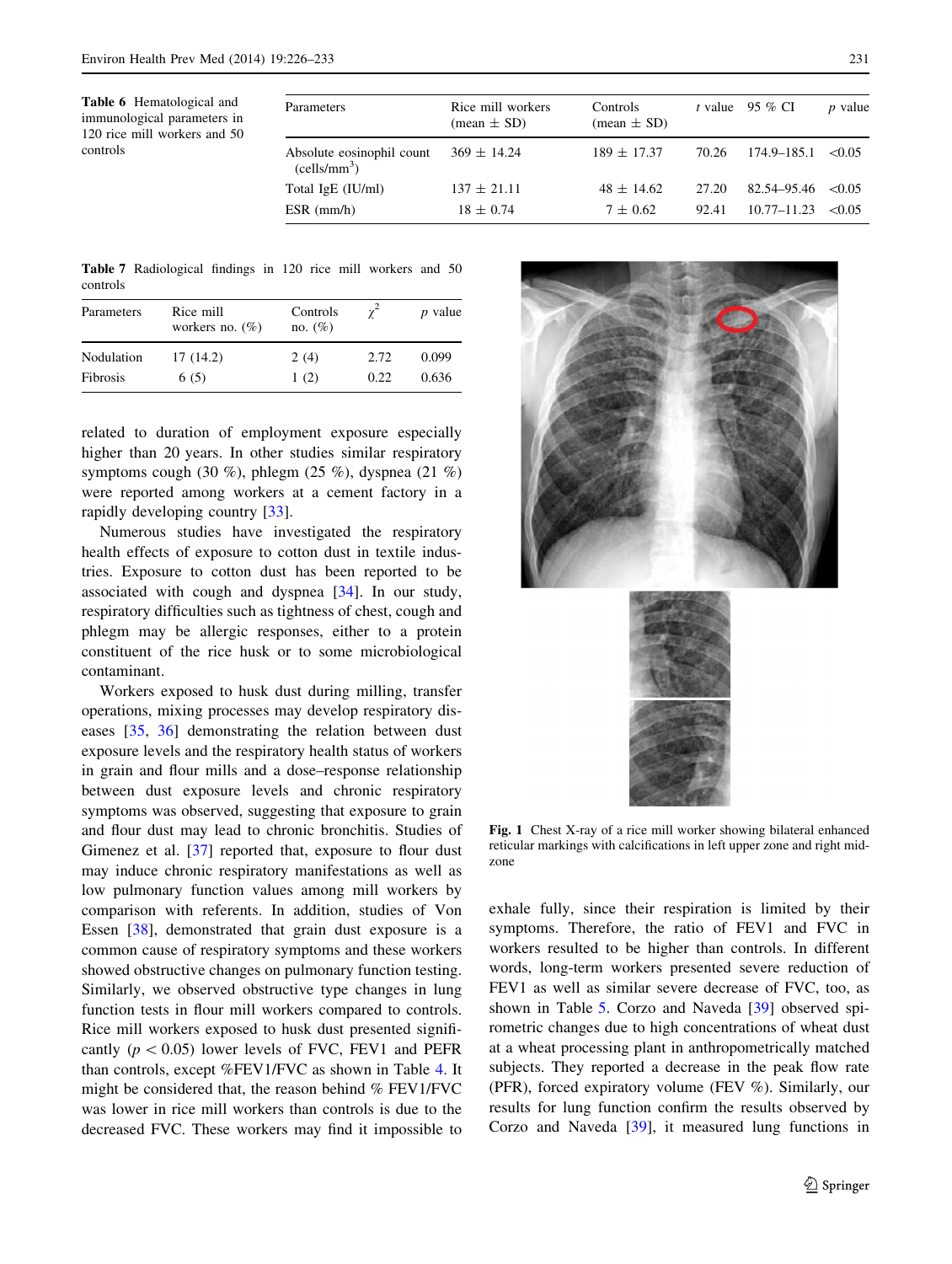<span id="page-6-0"></span>

Fig. 2 Chest X-ray of a rice mill worker showing extensive fibrosis in both mid-zones and bilateral hyperinflated lungs and tubular heart shadow

workers exposed to flour dust showed a significant drop in the forced expiratory volume in 1 s  $(FEV_1)$  and forced vital capacity (FVC). The declines in lung volumes are significantly associated with the duration of exposure [\[40](#page-7-0)]. In the present study, results for  $FVC$ ,  $FEV<sub>1</sub>$  and  $PEFR$  confirm the results observed by Zodpey and Tiwari [\[41](#page-7-0)], which showed an annual decline in forced expiratory volume in 1 s  $(FEV<sub>1</sub>)$ . These parameters were significantly related to occupational exposure to dust in grain processing industry. In this current study, rice mill workers exposed for  $>$ 20 years showed a significant reduction in FVC, FEV<sub>1</sub>,  $FEV<sub>1</sub>/FVC$  ratio, PEFR compared to the workers with less duration of work experience. The present study confirms the findings of others and suggests that rice husk dust adversely affects lung function parameters, such as FVC,  $FEV<sub>1</sub>$  and PEFR suggesting an obstructive pattern of lung function impairment which is associated with the dose– effect of years of exposure to husk dust.

Hematological signs like absolute eosinophil counts, total IgE and ESR in rice mill workers were significantly higher than the control group. Eosinophilia was observed in 32 rice mill workers (26.7 %) in the current study. Di Lorenzo et al. [\[42](#page-7-0)] reported that there is an inter-relationship of the allergen type, total serum IgE, eosinophil and bronchial hyper-responsiveness suggesting that all three may play a role in the development of bronchial asthma. According to Halonen et al. [[43\]](#page-7-0), a significant relationship exists between serum IgE levels and eosinophilia in populations presumed to be free of parasites where IgE levels presumably provide a better clue to atrophy than skin tests.

The higher IgE level in rice mill workers is explained probably by the higher incidence of parasitic infestations or being affected by chronic allergic substances. Based on the current study, it can be presumed that elevated total serum IgE levels and absolute eosinophil counts and ESR in rice mill workers were the result of occupational inhalation of rice mill dust containing husk, contaminants including silica, fungi and their metabolites (aflatoxin).

The most important finding in the current study is the demonstration of chest opacities on radiological examination. The predominant pattern was fine nodulation and enhanced reticulation, mainly in the upper and mid-zones of the lungs, with diffuse haze in some cases. Fine calcification was also seen in two cases; one case showed both fibrosis with obstructive lung pattern. Rice husk has been known to have a high silica content [[30,](#page-7-0) [31](#page-7-0)], which has been used for its abrasive action as detergents, dyes, and even as cleansing agents. The nodular shadows may thus represent the early stages of silicosis, although the distribution appears uncharacteristic of classical silicosis. On the other hand, extrinsic allergic alveolitis may also produce these radiological features.

The findings are of importance in that they demonstrate the extensive need for preventive measures. It is advisable therefore for rice mill workers to adopt technical preventive measures, such as having well-ventilated work areas and wearing appropriate respiratory protective devices. These measures will help in preventing lung damage, which often, over time, contributes to morbidity and mortality. It is also suggested that rice mill workers must undergo periodic medical surveillance tests. These tests will identify susceptible workers, so that they can take adequate preventive measures as well as medication.

Acknowledgments The authors express their sincere gratitude to all the rice mill workers and control subjects for their immense cooperation during this study.

Conflict of interest None declared.

#### References

- 1. Czeslawa S, Barbara M, Jacek D, Ewa KT, Janusz M, Helen F, et al. Effects of exposure to grain dust in polish farmers: work related symptoms and immunological response to microbial antigens associated with dust. Ann Agric Environ Med. 1998;5:147–53.
- 2. Mengesha A, Bekele A. Relative chronic effects of occupational dusts on respiratory indices and health of workers in three Ethiopian factories. Am J Ind Med. 1998;34:373–80.
- 3. Imbus HR. Clinical aspects of occupational medicine. In: Carl Zenz, Bruce Dickerson O, Horvath EP Jr. (Eds) Occupational medicine, 3. Third edition. London: Mosby; 1994.
- 4. Musal R, Naingl L, Ahmadl Z, Kamarul Y. Respiratory health of rice millers in Kelantan, Malaysia. Southeast Asian J Trop Med Public Health. 2000;31(3):575–8.